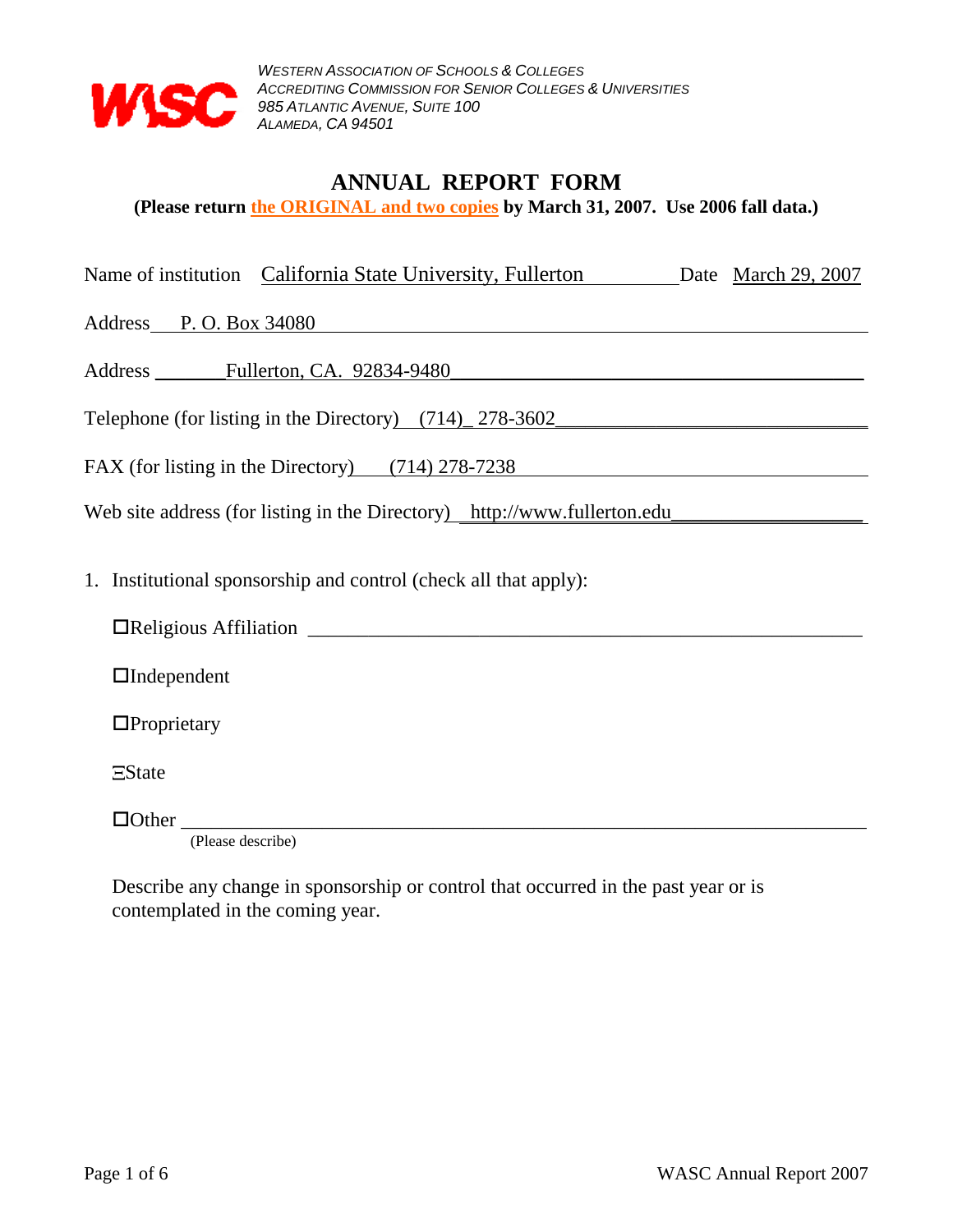2. For the 2007-2008 academic year, please list the following information: name; title; direct phone; fax number; and e-mail address. If a new person will be filling the position after March 2007, please give us the starting date of his/her arrival.

| A. Chief Executive Officer:                                             |                              |
|-------------------------------------------------------------------------|------------------------------|
| Name: Milton A. Gordon                                                  | Phone (714) 278-3456         |
| Title : President                                                       | FAX (714) 278-2649           |
|                                                                         | E-mail mgordon@fullerton.edu |
| B. Board chair (Please include mailing address):                        |                              |
| Name: Ms. Roberta Achtenberg Phone (562) 951-4020                       |                              |
| Title: Chair CSU Board of Trustees, 401 Golden Shore FAX (562) 951-4949 |                              |
|                                                                         |                              |
| Address: Long Beach, CA. 90802                                          |                              |
| C. Chief Academic Officer:                                              |                              |
| Name: Ephraim P. Smith                                                  | Phone (714) 278-2614         |
| Title : Vice President for Academic Affairs                             | FAX (714) 278-5853           |
|                                                                         | E-mail_esmith@fullerton.edu_ |
| D. Accreditation Liaison Officer (if other than CAO):                   |                              |
| Name: Robert A. (Ray) Young                                             | Phone (714) 278-3602         |
| Title : Associate Vice Presdident, Academic Programs                    | FAX (714) 278-7238           |
|                                                                         | E-mail ryoung@fullerton.edu  |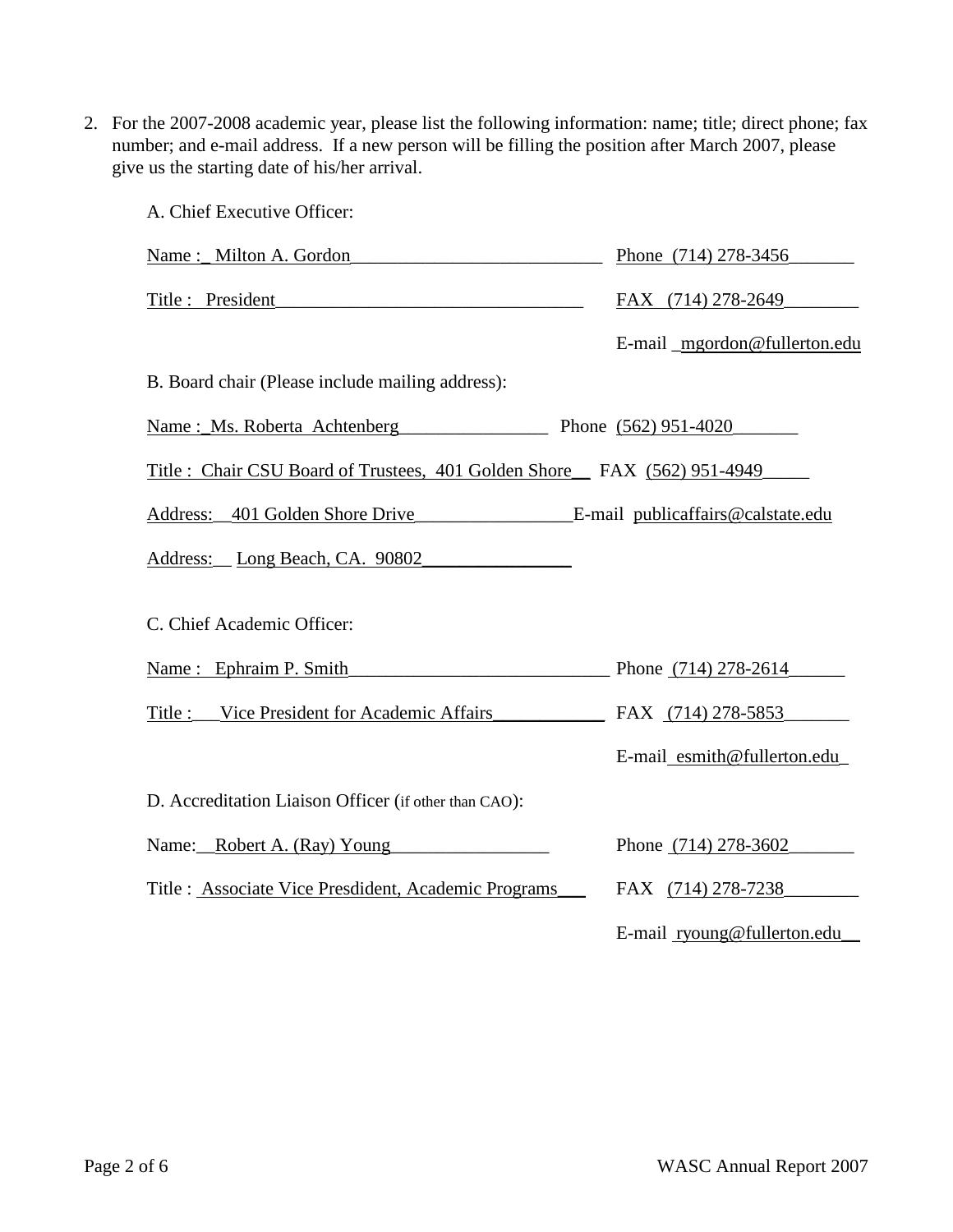3. Students: Full-time equivalent in credit courses: **Use Fall data** for each column.

|                                                                                | 2005-06 | 2006-07 (Use Fall 2006 data) |
|--------------------------------------------------------------------------------|---------|------------------------------|
| FTE of on-campus undergraduate students:                                       | 21146.1 | 22280.7                      |
| FTE of on-campus graduate students:                                            | 2692.3  | 2479.0                       |
| FTE of undergraduate students<br>in off-campus and distance learning programs: | 1748.5  | 1365.4                       |
| FTE of graduate students in off-campus<br>and distance learning programs:      | 388.2   | 419.0                        |
| Total FTE of students in all programs:                                         | 25975.1 | 26544.1                      |

4. Attach a list of all current degree programs (majors) by level. (If list is extensive, the catalog listing of programs may be appended.) Please indicate which programs were initiated during the past year.

 *Please See Attached Sheet*

Total Degree Programs

| <b>Type of Degree</b>         | <b>Number</b> (Please give a count of each degree by<br>major) |  |  |
|-------------------------------|----------------------------------------------------------------|--|--|
| Associates                    |                                                                |  |  |
| <b>Bachelors</b>              | 55                                                             |  |  |
| <b>Masters</b>                | 49                                                             |  |  |
| Research Doctorate (PhD)      |                                                                |  |  |
| <b>Professional Doctorate</b> |                                                                |  |  |
| Joint Doctorate*              |                                                                |  |  |

\*If you offer any joint doctorates, they should be listed here and not listed separately as Professional or Research doctorates.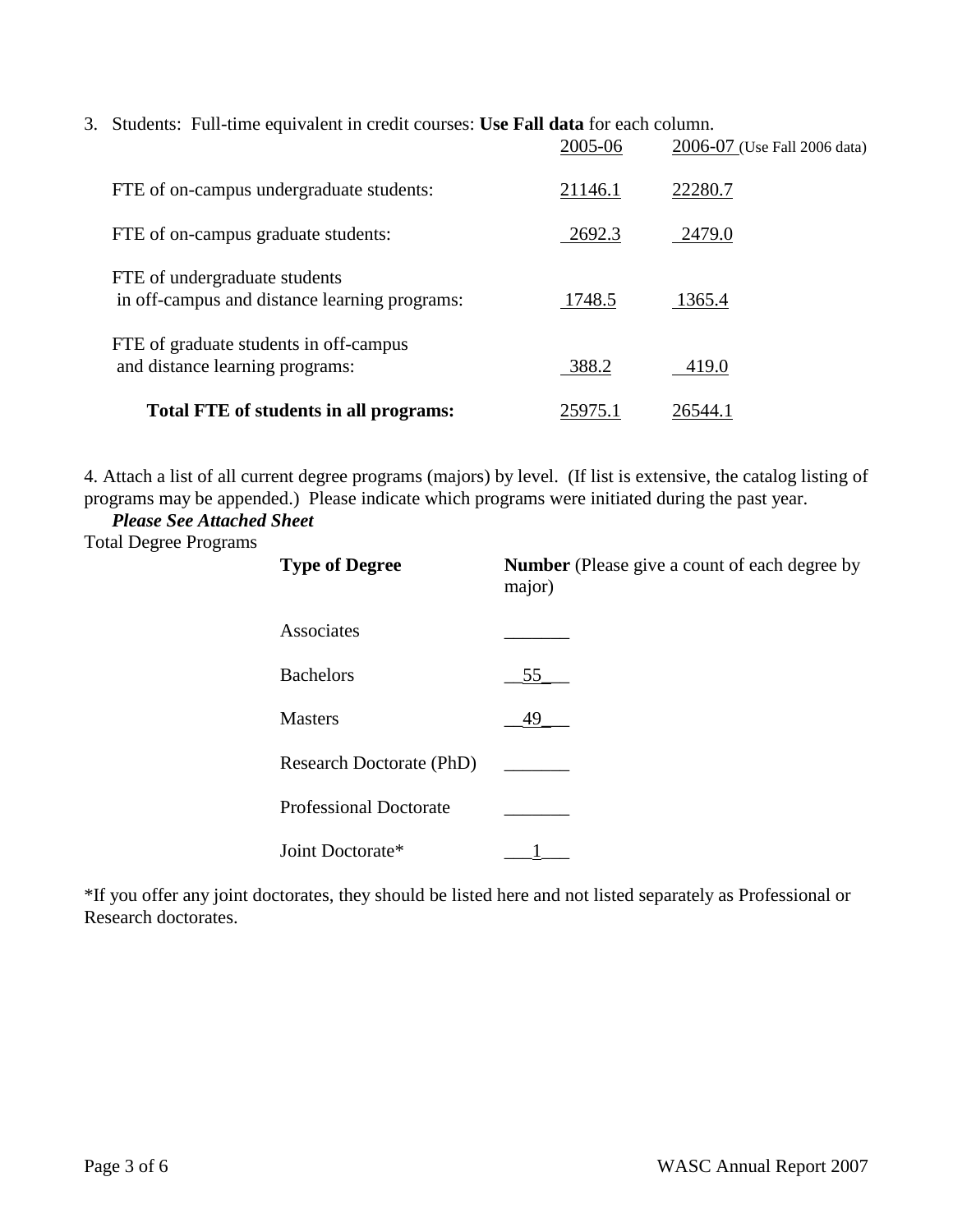5. Please list the contact for :

Faculty Senate Chair (Name, Title, phone, email)

\_Dr. Diana Guerin, Chair, Academic Senate: (714) 278-3683; dguerin@fullerton.edu\_\_\_\_\_\_\_\_\_\_\_

6. Please list any new degree programs that you plan to initiate in the next year: (See 2005 Substantive Change Manual, Section II, to identify those that must be approved in advance.)

\_\_\_\_\_\_\_\_\_\_\_\_\_\_\_\_\_\_\_\_\_\_\_\_\_\_\_\_\_\_\_\_\_\_\_\_\_\_\_\_\_\_\_\_\_\_\_\_\_\_\_\_\_\_\_\_\_\_\_\_\_\_\_\_\_\_\_\_\_\_\_\_\_\_\_\_\_\_\_\_\_

| Anticipated New Degree Programs for the Academic Year 2007-08 |                              |                       |  |
|---------------------------------------------------------------|------------------------------|-----------------------|--|
| On-Campus                                                     | a. Off-Campus<br>b. Location | a. Distance Education |  |
| Master of Social Work                                         | On-campus                    |                       |  |
| Ed. D. in Educational<br>Leadership                           | On-campus                    |                       |  |
|                                                               |                              |                       |  |

Please use additional pages as needed to list all your anticipated programs.

7. Please list any programs you offer that have been accredited by specialized accrediting agencies and have lost their accreditation or have gone on sanction this year.

| Report on programs accredited by specialized accrediting agencies. |                    |                                                                                                                                   |  |
|--------------------------------------------------------------------|--------------------|-----------------------------------------------------------------------------------------------------------------------------------|--|
| Program Name                                                       | <b>Agency Name</b> | Please explain Action: Accreditation terminated or<br>Sanction imposed (specify). Attach letter from<br>Agency taking the action. |  |
|                                                                    |                    |                                                                                                                                   |  |
|                                                                    |                    |                                                                                                                                   |  |
|                                                                    |                    |                                                                                                                                   |  |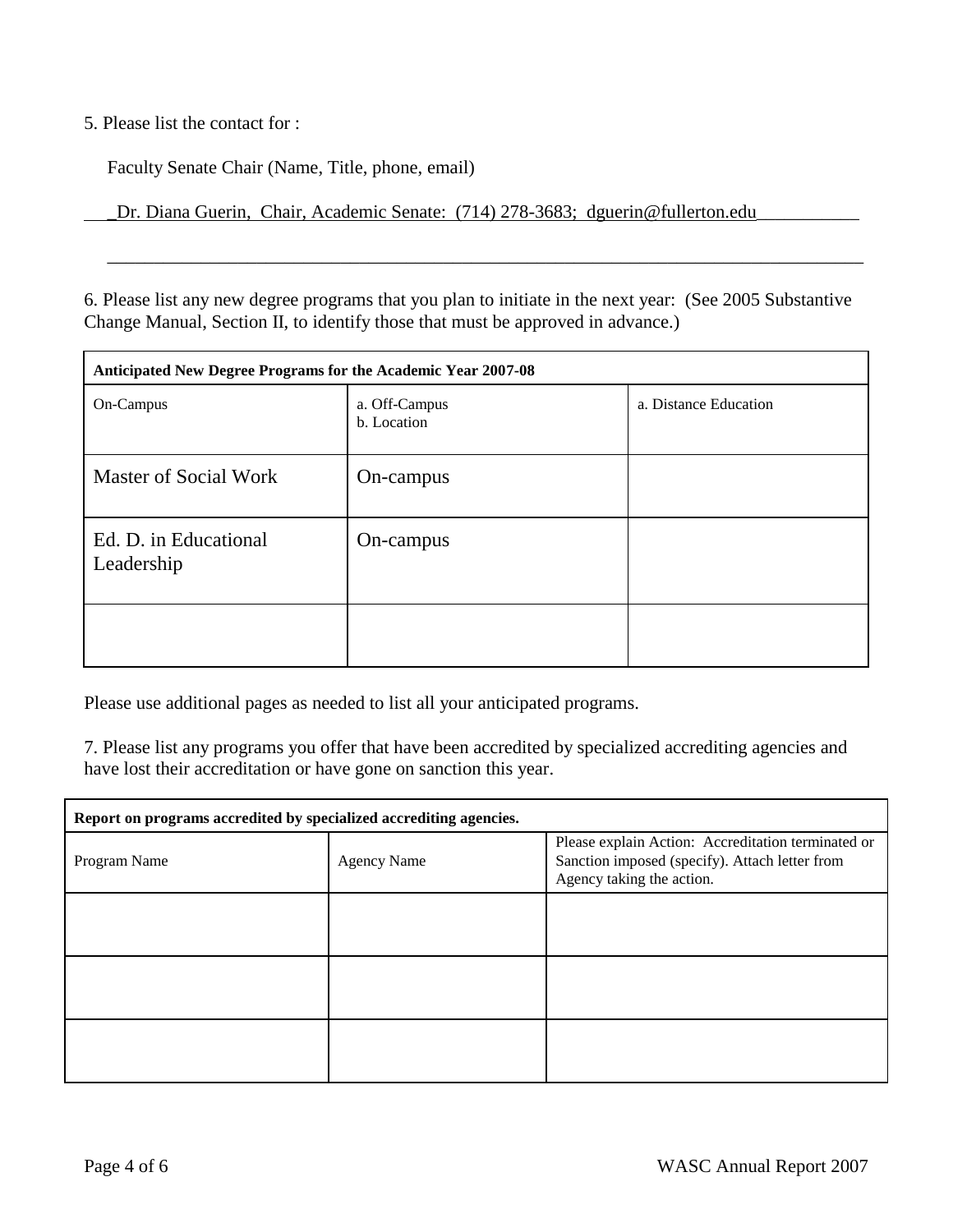Please use additional pages as needed to include all needed entries.